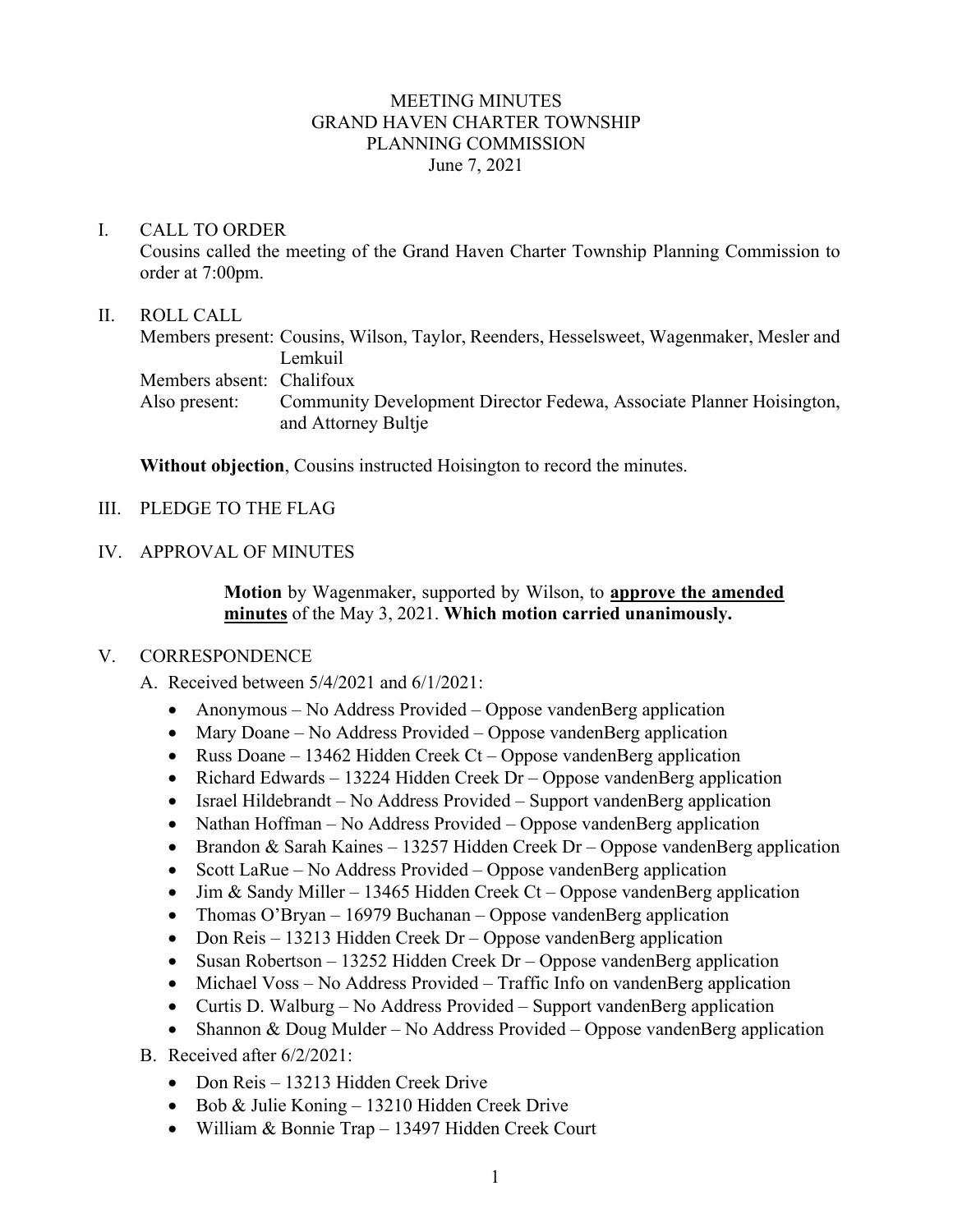- Norma Wieringa 13454 Hidden Creek Court
- Dan & Laura Bradbury 13490 Hidden Creek Court
- Theron & Bonnie S. Name Illegible 13563 Hidden Creek Court
- Jeremy Heavilin 13545 Hidden Creek Court
- Michael & Geralyn Lamkin 13221 Hidden Creek Drive
- Gary Name Illegible No Address Provided
- Jason & Abbei Monme Name Illegible No Address Provided
- Sadi Ragus Name Illegible No Address Provided
- Paul & Brenda Curtis No Address Provided
- Sharri & James McCarr No Address Provided
- Patricia & Joseph Elenbaas N0 Address Provided
- Russ & Mary Doane 13462 Hidden Creek Court
- Derek Name Illegible No Address Provided
- Jordan Nyhof No Address Provided
- Howard & Linda Mulder 13498 Hidden Creek Court
- Emily & Matt Mooa Name Illegible No Address Provided
- Sam & Julie Name Illegible 13445 Hidden Creek Court
- Michael Sweet & Rocio Gomez de Segura 13238 Hidden Creek Drive
- Mary Kolkr No Address Provided
- Michael Bielinski & Helena Flannagen No Address Provided
- Roger & Ruth Joslin No address Provided
- Ben Wieringa 13454 Hidden Creek Court
- Tim & Janet Walker 13475 Hidden Creek Drive
- Craig & Jenna Curtis No Address Provided
- Joan Fandler & Brian Anderson No Address Provided
- Sharon Barton 13583 Hidden Creek Court
- Deane Hatt No Address Provided
- Name Illegible No Address Provided
- Jim & Sandra Miller No Address Provided
- Dil & Kerr S. Name Illegible 13302 Hidden Creek Drive
- Tricia & Tim Gardner 13334 Hidden Creek Drive
- Kathryn Apostle No Address Provided
- Joan Tradlu & Brian Anderson No Address Provided
- Alex Craigmile 13473 Hidden Creek Court
- Pamela & Edward Tysman No Address Provided
- Bernadine & Ray Cibor No Address Provided
- Jeff Babbitt No Address Provided
- Delores Stalper 13500 Hidden Creek Drive
- Joe & Deb Sutherland 13450 Hidden Creek Ct
- L.S.K. Name Illegible No Address Provided
- Shannon & Dacy Mulder 13476 Hidden Creek Court
- Ben Lillmans 13263 Hidden Creek Drive
- Richard & Carol Brook No Address Provided
- J.D. Name Illegible 13307, No Street Name Provided
- Sarah Kains No Address Provided
- Carol & Gary TenHagen No Address Provided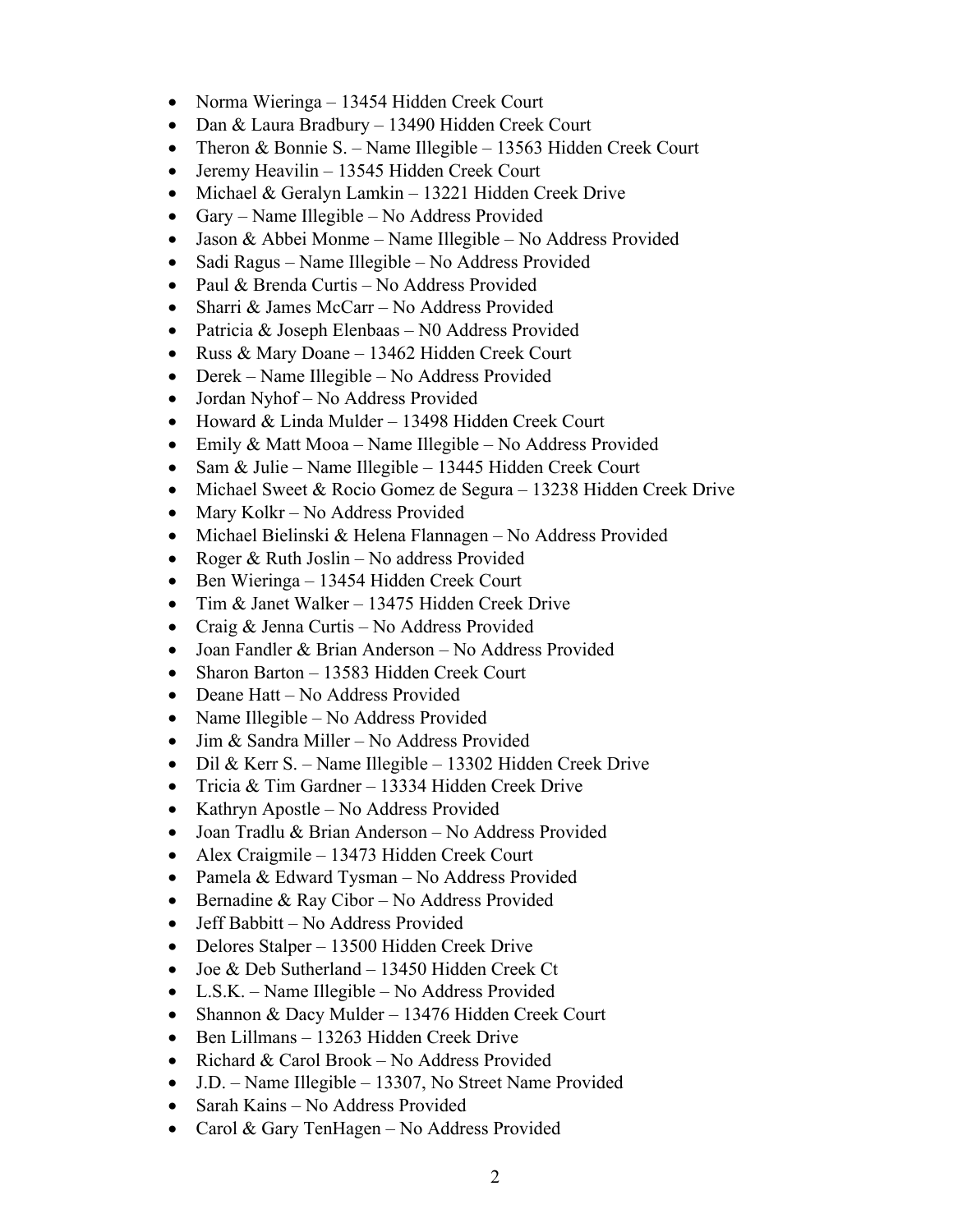- Justin Stanly 13429 Hidden Creek
- Gary Brugger 13562 Hidden Creek Court
- Name Illegible 13481 Hidden Creek Court
- Name Illegible 13542 Hidden Creek Drive
- Name Illegible 13363 Hidden Creek Drive

# VI. PUBLIC COMMENTS

Russ Doane – 13462 Hidden Creek Ct, Grand Haven, MI 49417

- Opposes the vandenBerg Excavating application due to an anticipated adverse impact on the Hidden Creek Neighborhood.
- Opposes the proposed text amendment for outdoor businesses.

Mary Doane – 13462 Hidden Creek Ct, Grand Haven, MI 49417

- Opposes the vandenBerg Excavating application.
- Wants to preserve quiet neighborhood.
- Questioned if Planning Commission had received electronic petition in opposition of vandenBerg Excavating's application.

Bob Koning – 13210 Hidden Creek Dr, Grand Haven, MI 49417

- Claims the opposition electronic petition was sent to the full Township Board.
- Questioned the ordinance requirements for the vandenBerg Excavating application.
- Does not feel the zoning ordinance should be amended.
- Suggested alternate solutions to increase business.

# VII. PUBLIC HEARING

# A. Special Land Use – Accessory Building in Front Yard – Gabel

Cousins opened the hearing at 7:12pm.

Fedewa provided an overview through a memorandum dated May 28<sup>th</sup>.

The applicant, Blake Dedoes of DeDoes Homes & Renovations and property owner, Russ Gabel, were present to answer any questions.

There being no further comments, Cousins closed the hearing at 7:14pm.

## B. Special Land Use – Accessory Building in Front Yard – Rauschert

Cousins opened the hearing at 7:14pm.

Fedewa provided an overview through a memorandum dated May  $28<sup>th</sup>$ .

The applicant, Casey Van Dyke, and property owner, Stephen Rauchert, were present to answer any questions.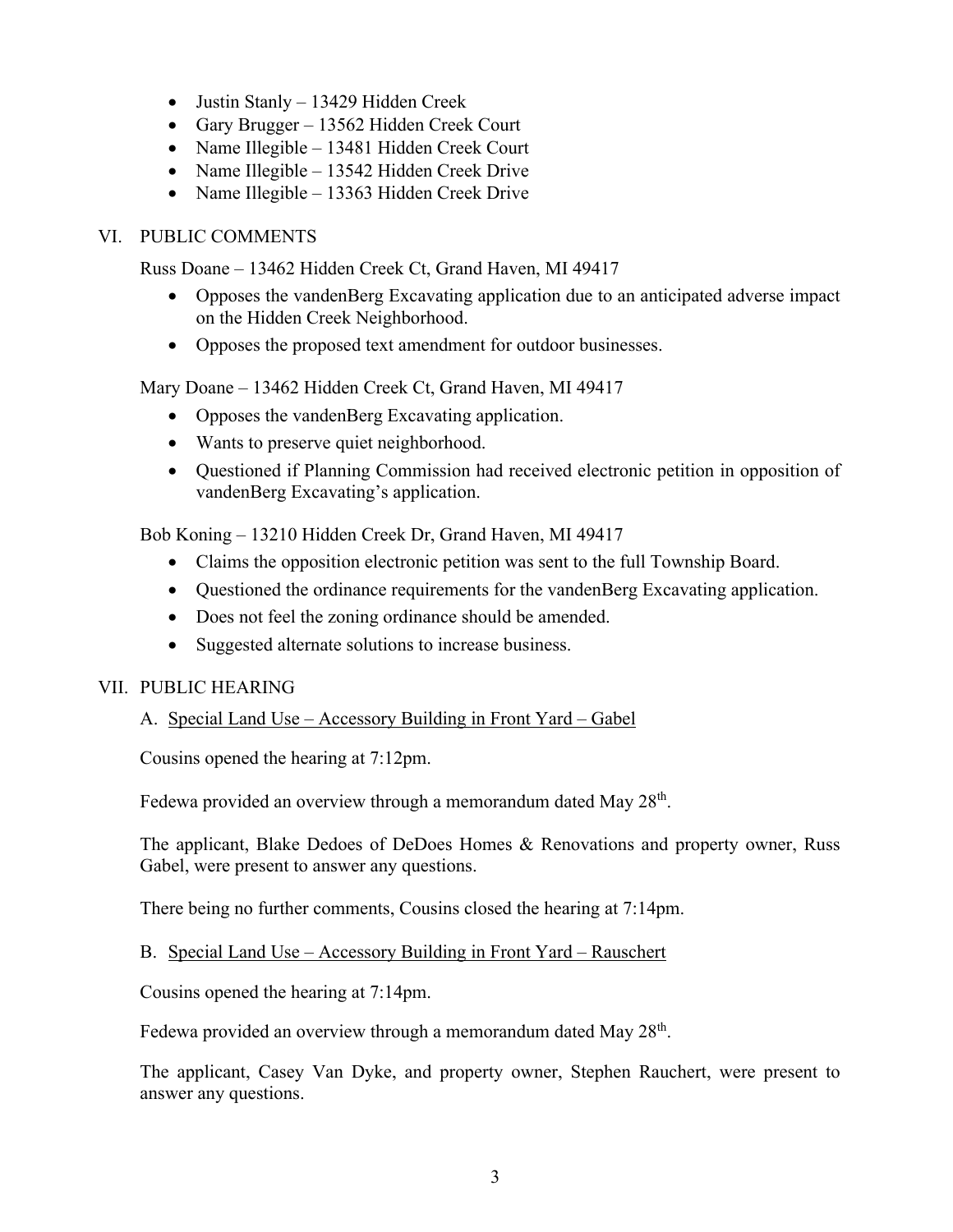There being no further comments, Cousins closed the hearing at 7:16pm.

C. Text Amendment – Minimum Floor Area per Dwelling Unit

Cousins opened the hearing at 7:16pm.

Fedewa provided an overview through a memorandum dated May  $27<sup>th</sup>$ .

There being no further comments, Cousins closed the hearing at 7:17pm.

# VIII. OLD BUSINESS

## A. Special Land Use – Accessory Building in Front Yard – Gabel

The Planning Commission noted the following points of discussion:

• Clarified accessory buildings can be permitted in the front yard when the owner wants to protect valuable natural resources and the building is aesthetically compatible with the dwelling.

**Motion** by Wilson, supported by Wagenmaker**,** to **conditionally approve** the Special Land Use application to allow a 1,200 square foot accessory building to be located in the front yard of 15996 Winans Street. This approval is based on the application meeting the standards set forth by the Grand Haven Charter Township Zoning Ordinance. This motion is subject to, and incorporates, the following conditions and report:

- 1. Accessory building shall maintain the 85-foot setback from Winans Street as shown on the site plan dated 5/28/2021.
- 2. Tree removal shall be the least amount necessary based on the applicant's desire to preserve natural features.
- 3. Building shall contain at least 1 window per wall (white vinyl), a service door, and overhead doors which shall be to the same quality as the dwelling. Including the Gallery Steel with grooved panel design, Sandstone color, and minimally the Plain Short Glass windows.
- 4. Three decorative lighting fixtures are required. Shall be sharp cutoff, downcast, maximum kelvin color of 4,000 or less per luminaire. Maximum lumens are 635 based on the amount of impervious surface in Lighting Zone 2. Staff will verify compliance prior to the building and/or electrical permit is issued.
- 5. Siding shall be D4 vinyl and match the color of the existing dwelling.

# **Which motion carried unanimously**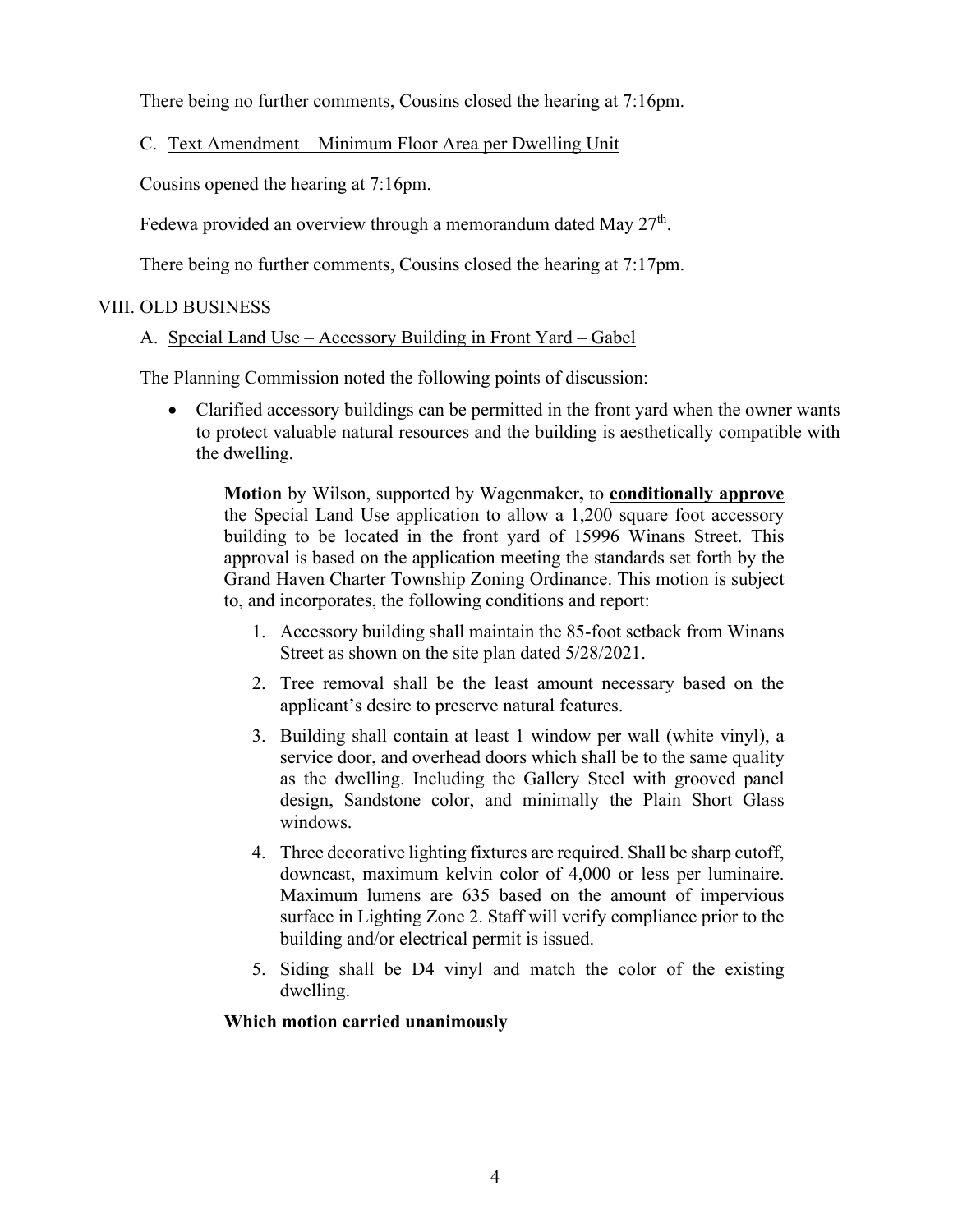## REPORT – SPECIAL LAND USE – ACCESSORY BUILDING IN FRONT YARD – **GABEL**

- 1. This approval is based on the affirmative findings that each of the following standards of Section 12.04 have been fulfilled:
	- A. The proposed use is consistent with and promotes the intent and purpose of this Ordinance.
	- B. The proposed use is of such location, size, density, and character as to be compatible with adjacent uses of land and the orderly development of the district in which situated and of adjacent districts.
	- C. The proposed use does not have a substantially detrimental effect upon, nor substantially impair the value of, neighborhood property.
	- D. The proposed use is reasonably compatible with the natural environment of the subject premises and adjacent premises.
	- E. The proposed use does not unduly interfere with provision of adequate light or air, nor overcrowd land or cause a severe concentration of population.
	- F. The proposed use does not interfere or unduly burden water supply facilities, sewage collection and disposal systems, park and recreational facilities, and other public services.
	- G. The proposed use is such that traffic and assembly of people relating to the use will not be hazardous, or inconvenient to the neighborhood, nor unduly conflict with normal traffic of the neighborhood.
	- H. The proposed use is consistent with the health, safety, and welfare of the Township.
	- I. The proposed use is such that traffic to, from, and on the premises and the assembly of persons relation to such use will not be hazardous, or inconvenient to the neighborhood, nor unduly conflict with the normal traffic of the neighborhood, considering, among other things: safe and convenient routes for pedestrian traffic, particularly of children, the relationship of the proposed use to main thoroughfares and to streets and intersections, and the general character and intensity of the existing and potential development of the neighborhood.
- 2. The application meets the site plan review standards of Section 18.07.G of the Zoning Ordinance. Specifically, the Planning Commission finds as follows:
	- A. The uses proposed will not adversely affect the public health, safety, or welfare. Uses and structures located on the site take into account topography, size of the property, the uses on adjoining property and the relationship and size of buildings to the site. The site will be developed so as not to impede the normal and orderly development or improvement of surrounding property for uses permitted in this ordinance.
	- B. Safe, convenient, uncontested, and well defined vehicular and pedestrian circulation is provided for ingress/egress points and within the site. Drives, streets and other circulation routes are designed to promote safe and efficient traffic operations within the site and at ingress/egress points.
	- C. The arrangement of public or private vehicular and pedestrian connections to existing or planned streets in the area are planned to provide a safe and efficient circulation system for traffic within the Township.
	- D. Removal or alterations of significant natural features are restricted to those areas which are reasonably necessary to develop the site in accordance with the requirements of this Ordinance. The Planning Commission has required that landscaping, buffers, and/or greenbelts be preserved and/or provided to ensure that proposed uses will be adequately buffered from one another and from surrounding public and private property.
	- E. Areas of natural drainage such as swales, wetlands, ponds, or swamps are protected and preserved insofar as practical in their natural state to provide areas for natural habitat, preserve drainage patterns and maintain the natural characteristics of the land.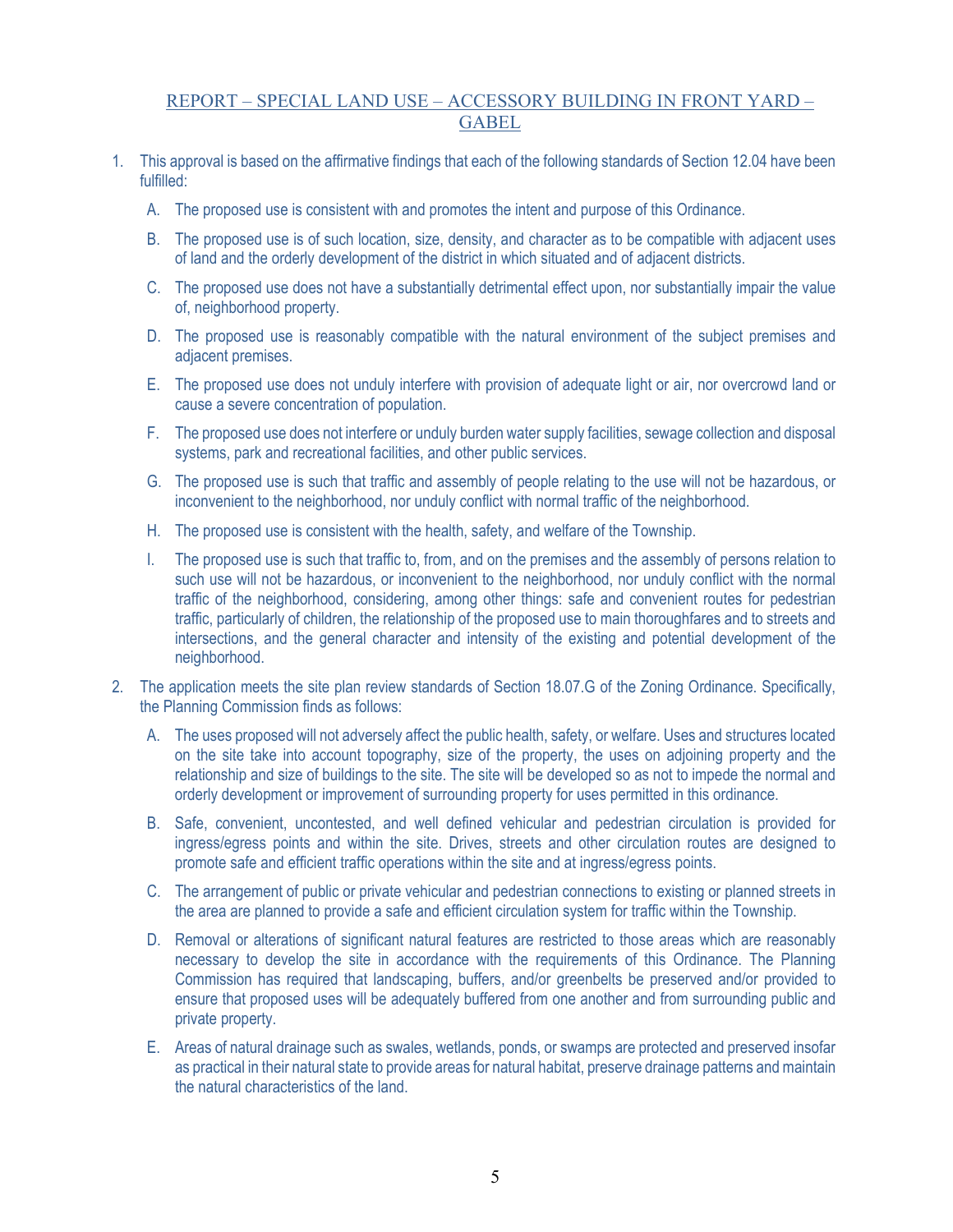- F. The site plan provides reasonable visual and sound privacy for all dwelling units located therein and adjacent thereto. Fences, walls, barriers, and/or landscaping shall be used, as appropriate, to accomplish these purposes.
- G. All buildings and groups of buildings are arranged so as to permit necessary emergency vehicle access as requested by the Fire/Rescue Department.
- H. All streets and driveways are developed in accordance with the Township Subdivision Control Ordinance, the Ottawa County Road Commission and/or Michigan Department of Transportation specifications, as appropriate, unless developed as a private road in accordance with the requirements for private roads in the codified ordinances of the Township.
- I. Sidewalks or pathways shall be deemed to be required along all public and private roadways unless the applicant provides compelling evidence, in the opinion of the Planning Commission, that they are not necessary for pedestrian access or safety.
- J. Appropriate measures have been taken to ensure that removal of surface waters will not adversely affect neighboring properties or the public storm drainage system. Provisions have been made to accommodate storm water, prevent erosion and the formation of dust.
- K. Exterior lighting is arranged so that it is deflected away from adjacent properties and so it does not interfere with the vision of motorists along adjacent streets. Lighting is minimized to reduce light pollution and preserve the rural character of the Township.
- L. All loading and unloading areas and outside storage areas, including areas for the storage of trash, which face or are visible from residential districts or public streets, are screened.
- M. Entrances and exits are provided at appropriate locations so as to maximize the convenience and safety for persons entering or leaving the site.
- N. The site plans conform to all applicable requirements of County, State, Federal, and Township statutes and ordinances.
- O. As appropriate, fencing has been required by the Planning Commission around the boundaries of the development to minimize or prevent trespassing or other adverse effects on adjacent lands.
- P. The general purposes and spirit of this Ordinance and the Master Plan of the Township are maintained.

#### B. Special Land Use – Accessory Building in Front Yard – Rauschert

The Planning Commission noted the following points of discussion:

- Questioned placement of existing easement.
	- o Rauschert clarified the placement of the easement and the location of the proposed building would not be impacted. The survey showing the easement will be emailed to staff.

**Motion** by Wilson, supported by Wagenmaker, to **conditionally approve** the Special Land Use application to allow a 1,948 square foot accessory building to be located in the front yard of  $12977$   $152<sup>nd</sup>$  Avenue. This approval is based on the application meeting the standards set forth by the Grand Haven Charter Township Zoning Ordinance. This motion is subject to, and incorporates, the following conditions and report:

1. Accessory building shall maintain the 243-foot setback from  $152<sup>nd</sup>$ Avenue as shown on the site plan dated 5/17/2021.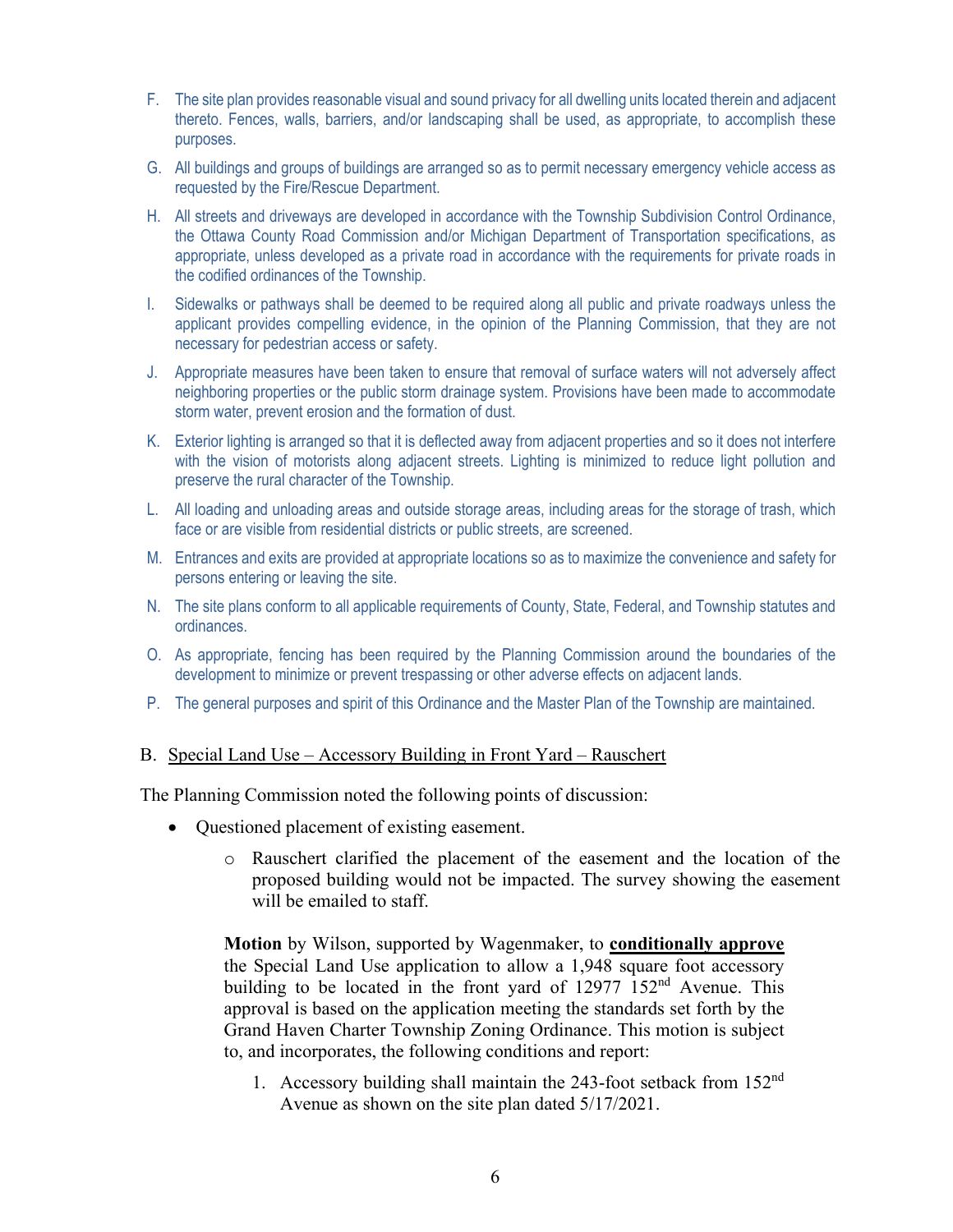- 2. Applicant shall provide evidence from the utility company establishing the setback requirement from the overhead lines prior to issuance of a building permit.
- 3. Tree removal shall be the least amount necessary based on the applicant's desire to preserve natural features.
- 4. Building shall contain at least 1 window per wall (Anderson 400 series or comparable), at least 1 service door, and overhead doors which shall be to the same quality as the dwelling. Including the Wayne Dalton insulated 9605 Sonoma style with Stockbridge window glass design.
- 5. 6 decorative lighting fixtures are required. Shall be sharp cutoff, downcast, maximum kelvin color of 4,000 or less per luminaire. Maximum lumens are 1,081 based on the amount of impervious surface in Lighting Zone 2. Staff will verify compliance prior to the building and/or electrical permit is issued.
- 6. Siding shall be vinyl shaker and of the same material and color family as the existing dwelling.

## **Which motion carried unanimously.**

# REPORT – SPECIAL LAND USE – ACCESSORY BUILDING IN FRONT YARD – **RAUSCHERT**

- 1. This approval is based on the affirmative findings that each of the following standards of Section 12.04 have been fulfilled:
	- A. The proposed use is consistent with and promotes the intent and purpose of this Ordinance.
	- B. The proposed use is of such location, size, density, and character as to be compatible with adjacent uses of land and the orderly development of the district in which situated and of adjacent districts.
	- C. The proposed use does not have a substantially detrimental effect upon, nor substantially impair the value of, neighborhood property.
	- D. The proposed use is reasonably compatible with the natural environment of the subject premises and adjacent premises.
	- E. The proposed use does not unduly interfere with provision of adequate light or air, nor overcrowd land or cause a severe concentration of population.
	- F. The proposed use does not interfere or unduly burden water supply facilities, sewage collection and disposal systems, park and recreational facilities, and other public services.
	- G. The proposed use is such that traffic and assembly of people relating to the use will not be hazardous, or inconvenient to the neighborhood, nor unduly conflict with normal traffic of the neighborhood.
	- H. The proposed use is consistent with the health, safety, and welfare of the Township.
	- I. The proposed use is such that traffic to, from, and on the premises and the assembly of persons relation to such use will not be hazardous, or inconvenient to the neighborhood, nor unduly conflict with the normal traffic of the neighborhood, considering, among other things: safe and convenient routes for pedestrian traffic, particularly of children, the relationship of the proposed use to main thoroughfares and to streets and intersections, and the general character and intensity of the existing and potential development of the neighborhood.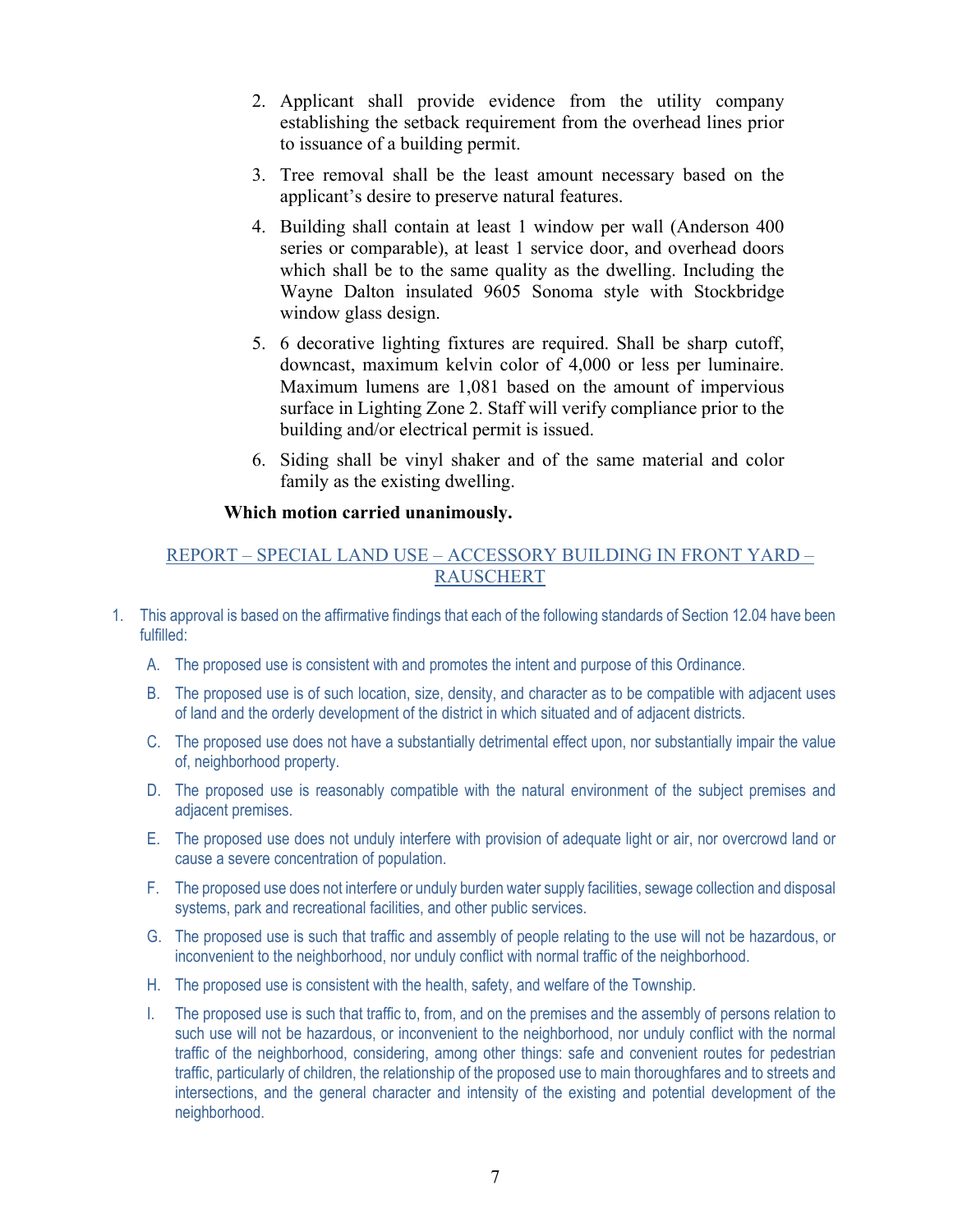- 2. The application meets the site plan review standards of Section 18.07.G of the Zoning Ordinance. Specifically, the Planning Commission finds as follows:
	- Q. The uses proposed will not adversely affect the public health, safety, or welfare. Uses and structures located on the site take into account topography, size of the property, the uses on adjoining property and the relationship and size of buildings to the site. The site will be developed so as not to impede the normal and orderly development or improvement of surrounding property for uses permitted in this ordinance.
	- R. Safe, convenient, uncontested, and well defined vehicular and pedestrian circulation is provided for ingress/egress points and within the site. Drives, streets and other circulation routes are designed to promote safe and efficient traffic operations within the site and at ingress/egress points.
	- S. The arrangement of public or private vehicular and pedestrian connections to existing or planned streets in the area are planned to provide a safe and efficient circulation system for traffic within the Township.
	- T. Removal or alterations of significant natural features are restricted to those areas which are reasonably necessary to develop the site in accordance with the requirements of this Ordinance. The Planning Commission has required that landscaping, buffers, and/or greenbelts be preserved and/or provided to ensure that proposed uses will be adequately buffered from one another and from surrounding public and private property.
	- U. Areas of natural drainage such as swales, wetlands, ponds, or swamps are protected and preserved insofar as practical in their natural state to provide areas for natural habitat, preserve drainage patterns and maintain the natural characteristics of the land.
	- V. The site plan provides reasonable visual and sound privacy for all dwelling units located therein and adjacent thereto. Fences, walls, barriers, and/or landscaping shall be used, as appropriate, to accomplish these purposes.
	- W. All buildings and groups of buildings are arranged so as to permit necessary emergency vehicle access as requested by the Fire/Rescue Department.
	- X. All streets and driveways are developed in accordance with the Township Subdivision Control Ordinance, the Ottawa County Road Commission and/or Michigan Department of Transportation specifications, as appropriate, unless developed as a private road in accordance with the requirements for private roads in the codified ordinances of the Township.
	- Y. Sidewalks or pathways shall be deemed to be required along all public and private roadways unless the applicant provides compelling evidence, in the opinion of the Planning Commission, that they are not necessary for pedestrian access or safety.
	- Z. Appropriate measures have been taken to ensure that removal of surface waters will not adversely affect neighboring properties or the public storm drainage system. Provisions have been made to accommodate storm water, prevent erosion and the formation of dust.
	- AA. Exterior lighting is arranged so that it is deflected away from adjacent properties and so it does not interfere with the vision of motorists along adjacent streets. Lighting is minimized to reduce light pollution and preserve the rural character of the Township.
	- BB. All loading and unloading areas and outside storage areas, including areas for the storage of trash, which face or are visible from residential districts or public streets, are screened.
	- CC. Entrances and exits are provided at appropriate locations so as to maximize the convenience and safety for persons entering or leaving the site.
	- DD. The site plans conform to all applicable requirements of County, State, Federal, and Township statutes and ordinances.
	- EE. As appropriate, fencing has been required by the Planning Commission around the boundaries of the development to minimize or prevent trespassing or other adverse effects on adjacent lands.
	- FF. The general purposes and spirit of this Ordinance and the Master Plan of the Township are maintained.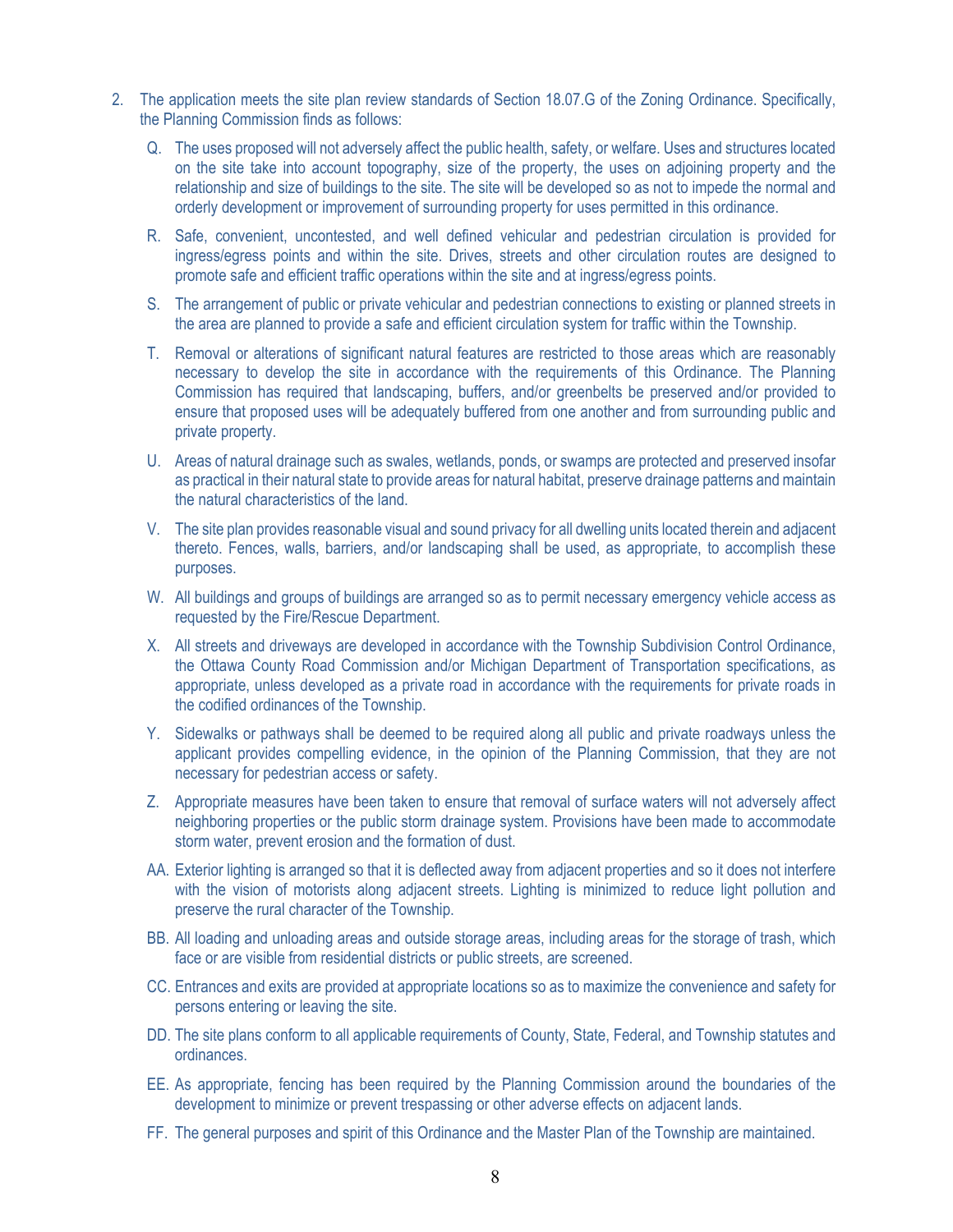## C. Text Amendment – Minimum Floor Area per Dwelling Unit

The Planning Commission noted the following points of discussion:

- Wagenmaker indicated the Township Board's preference is to revert the minimum dwelling sizes back to the 1999 figures. Acknowledged the prior compromise with sizes, but the Board is concerned if homes burn down in existing neighborhoods it will create a visual imbalance.
	- o Shared concern over smaller minimum for two-family dwellings resulting in single family homes being demolished and replaced with duplexes.
- Other Commissioners noted extensive research and consideration was conducted during the ordinance re-write, and do not believe eliminating the 800 sqft in all districts is appropriate.
- Discussion on re-creating the R-3 district to establish appropriate areas for smaller dwellings.
	- o Staff clarified that the R-3 District exists, but few properties are zoned R-3. More can be incorporated into the Future Land Use map when it is amended this year.

**Motion** by Wagenmaker, supported by Reenders, to **table** the text amendment, and direct staff to make the following revisions.

- 1. Revise the language to a minimum 1100 sqft for R-1 and 960 sqft for the R-2 district.
- 2. Require 140-feet minimum lot width for two-family special land use applications in the R-2 district.

**Which motion carried**, as shown by the following roll call:

Ayes: Wilson, Hesselsweet, Wagenmaker, Reenders, Mesler, Lemkuil Nays: Cousin, Taylor Absent: Chalifoux

## IX. NEW BUSINESS

#### A. Site Plan Review – Addition + Food Truck – Southtown Market

Fedewa provided an overview through a memorandum dated June 1<sup>st</sup>.

The applicant, Brandon Hartel of 4U Construction, LLC, and the property owner Tony Singh and his father were present to provide information:

- Proposed addition would include a beer cave.
- Proposed food truck is already on site and has food license from the County Health Department.
- Intend to add gas station later this year.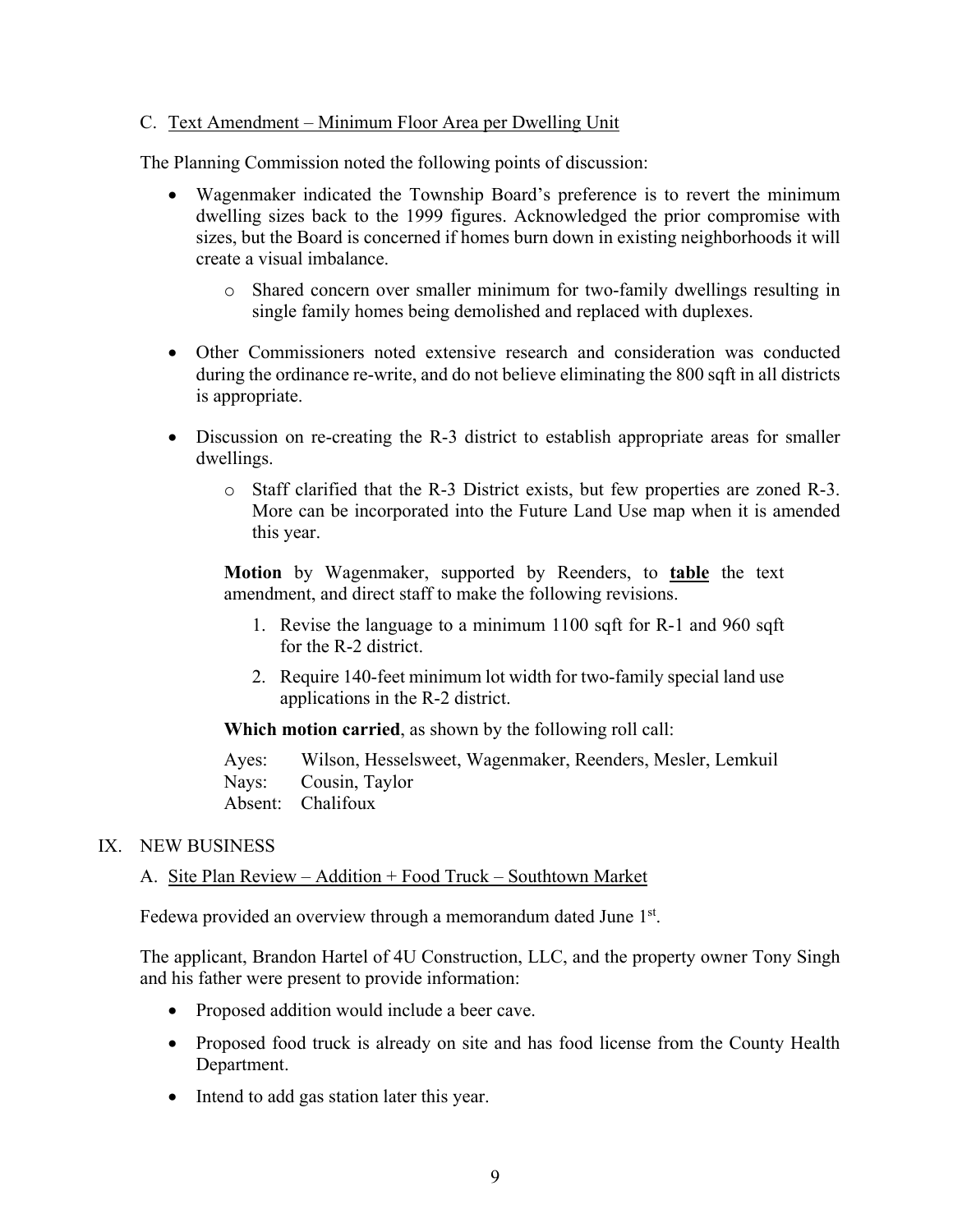• No food preparation on site at any phase within the building, only the food truck will have prepared food.

The Planning Commission noted the following points of discussion:

- Need to see the entire project on the plans, showing phases of development if needed.
- Questioned dumpster location and enclosure
	- o Hartel noted the dumpster enclosure on the plans were included in error.
- Asked how parking would be impacted by the proposal.
	- o No proposed changes to parking.
	- o Commissioners noted the need for parking to be striped and include ADA compliant spaces.
- Discussed impact of proposal on existing restrooms. Need to discuss implications of project with Township Building Official to determine impact on restrooms.
- Concerns over site circulation. Need to see site circulation on plans, including food truck and phase with gas station.
	- o Need to define loading area on plans.
- Questions over what requirements are applicable to the food truck.
	- $\circ$  Bultje clarified that many municipalities regulate food trucks through a general ordinance, rather than the zoning ordinance.

**Motion** by Taylor, supported by Wilson**,** to **table** the Site Plan Review application, and direct the applicant to make the following revisions:

- 1. Provide a full site plan including the following details:
	- a) Include food truck, building addition, and future gas pumps. This may be shown in development phases.
	- b) Provide loading area information and location.
	- c) Provide dumpster enclosure location and details.
- 2. Provide curb details for the site.
- 3. Provide occupancy information for staff to review for restroom requirements.

## B. Discussion – Text Amendment – Outdoor Business Uses & Outdoor Storage

Fedewa provided an overview through a memorandum dated June 2<sup>nd</sup>.

The Planning Commission noted the following points of discussion:

- Noted the text amendment was sent back at the Planning Commission from the Township Board to address concerns raised by residents.
- Debated purpose of amendment.
- Asked about existing restrooms and if more would be required.